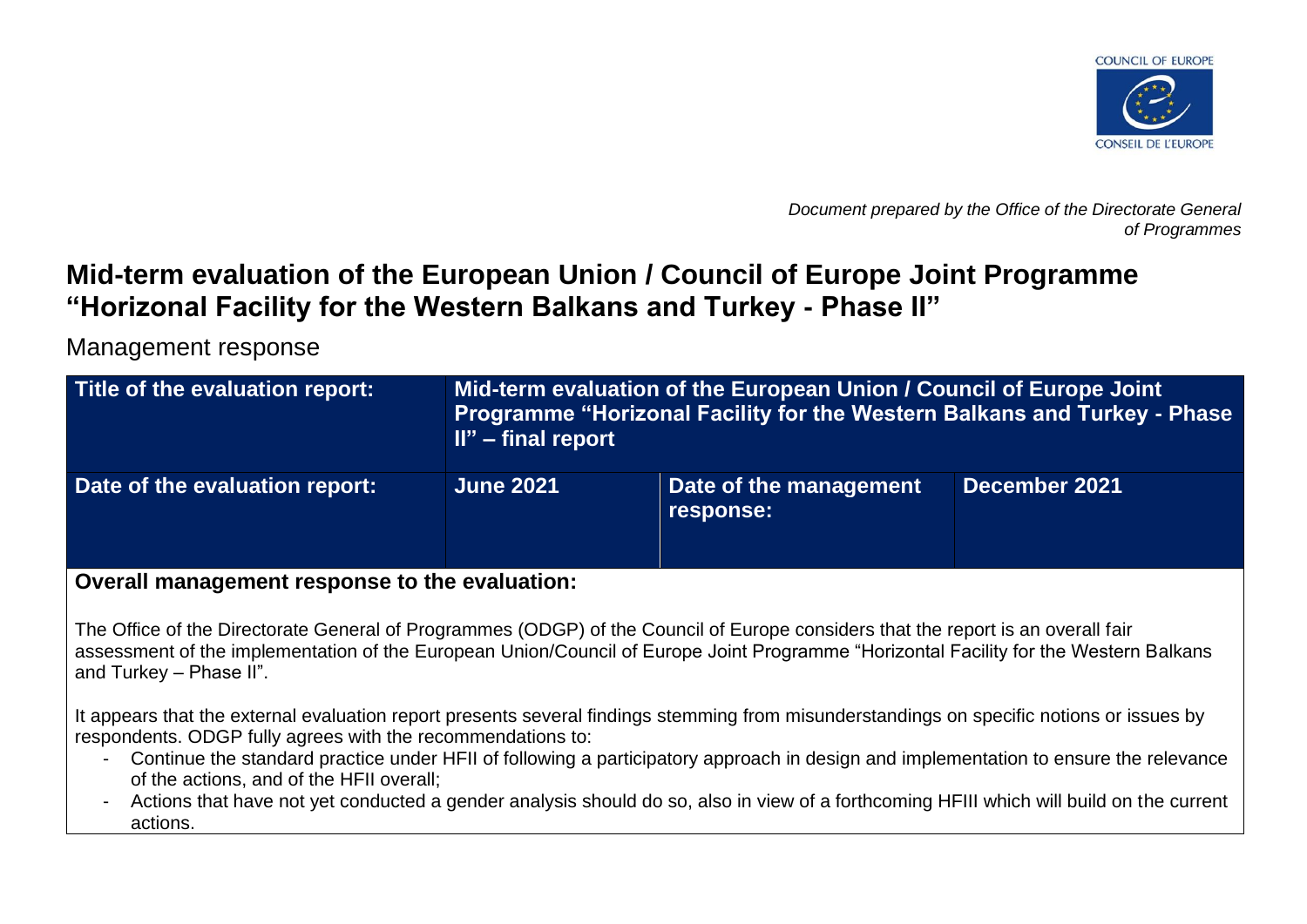- The CoE should continue the good practice to systematically review gender mainstreaming achievements and lessons learned at the end of HFII as an internal exercise in preparation for HFIII.
- CoE should consider organising visibility reporting in an accumulative way rather than stating bi-monthly figures.

ODGP partially agrees with the following recommendations as they stand:

- The CoE should consider dedicating HFII funds to the continuation of Human Rights Advisor post to support the ongoing actions under HFII and to input into the systematic mainstreaming of human rights into the design of the future HFIII. This would also be of importance in light of recurring staff changes.
- For actions which have included local institutions or local multi-stakeholder mechanisms, the CoE should consider strengthening accountability through citizens' involvement through e.g. the introduction of participatory budgeting approaches, by which citizens contribute to the design of budgets for local Action Plans or monitor budgeting and spending at local level.
- The CoE should leverage its good standing with beneficiary institutions and civil society to promote increased civil society participation; facilitate the collaboration of smaller, marginalised groups; and initiate a review of the 2010 recommendations of the Committee of Ministers to member states on measures to combat discrimination on grounds of sexual orientation or gender identity.

Accepted recommendations will feed into the preparation of the third phase of the Horizontal Facility Programme.

## **Evaluation recommendations on relevance and coherence of the Horizontal Facility II:**

- HFII should continue its standard practice of following a participatory approach in design and implementation to ensure the relevance of the actions, and of the HFII overall.

| <b>Recommendations to:</b>                                                                                                                                                                                                                                                                                                                                                                                             | Priority level (1 (low priority) to 3 (high priority)): |  |
|------------------------------------------------------------------------------------------------------------------------------------------------------------------------------------------------------------------------------------------------------------------------------------------------------------------------------------------------------------------------------------------------------------------------|---------------------------------------------------------|--|
| - Programme designers and co-ordination<br>- Project designers                                                                                                                                                                                                                                                                                                                                                         | 3                                                       |  |
| <b>Management Decision (Accept/Partially Accept/Reject): Accept</b>                                                                                                                                                                                                                                                                                                                                                    |                                                         |  |
| <b>Management response</b>                                                                                                                                                                                                                                                                                                                                                                                             |                                                         |  |
| The recommendation is already fully addressed in the design and implementation of the HFII. Namely, the programme supports tailored<br>reform processes agreed with the authorities, in line with relevant Council of Europe monitoring and advisory bodies' recommendations, in<br>the fields of human rights, rule of law and democracy. The programme enables the Beneficiaries to meet their reform agendas and to |                                                         |  |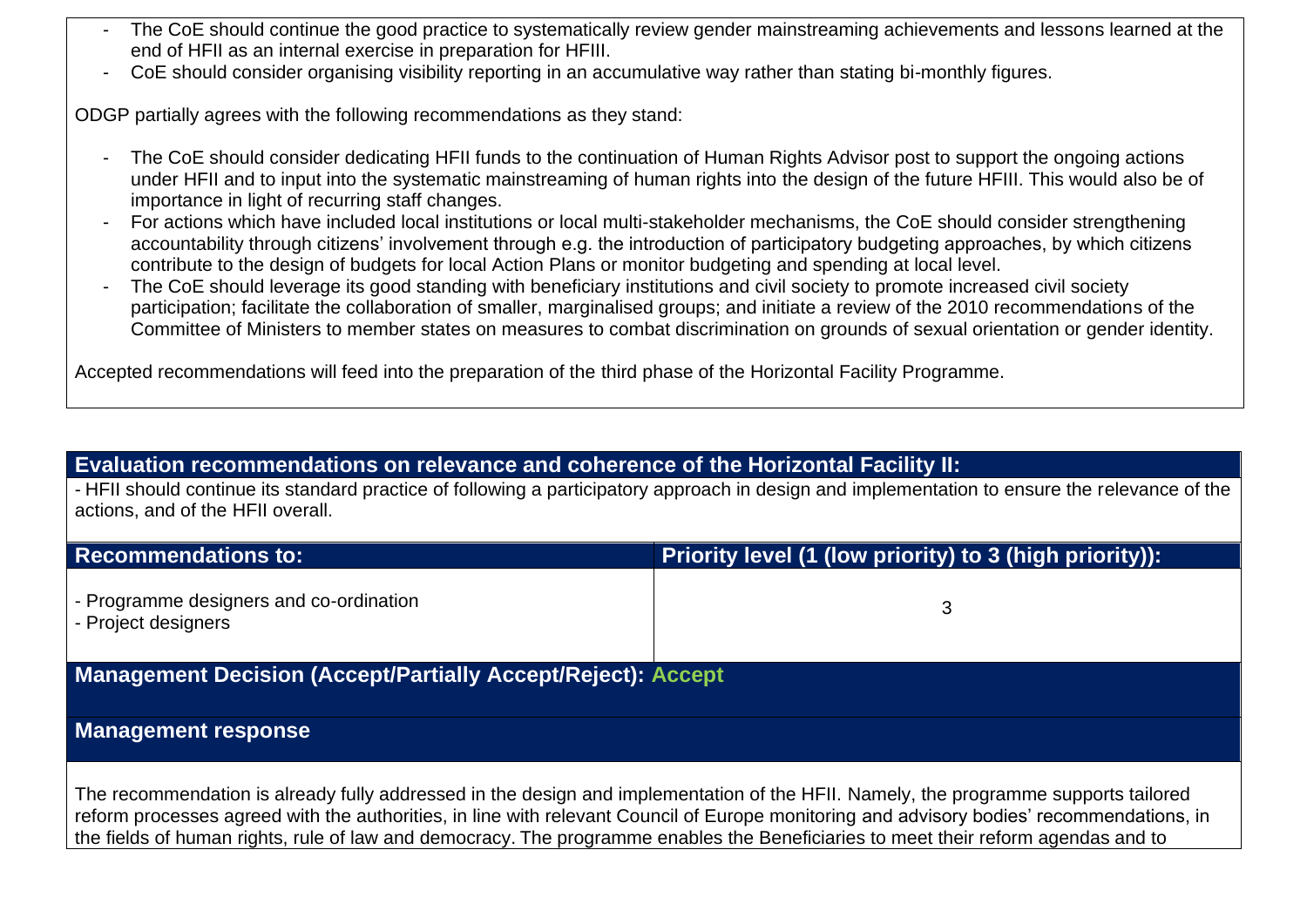comply with the European standards, including where relevant within the framework of the EU enlargement process. Tailor-made and demand-driven support is provided to further improve legal and policy frameworks and build institutional capacities, reinforcing the functioning of institutions.

The participatory approach is ensured in HFII via tailor made actions which are designed to address the specific needs in each Beneficiary following consultations with the respective authorities. In addition, the flexibility of HFII is valued by the beneficiary institutions as it enables adaptation of the programme to the changing circumstances and domestic priorities, while fostering strong local ownership of the results. Resources can be reallocated during the implementation, to respond to emerging needs. For example, thanks to its flexibility and close communication of all partners involved in the HFII design and implementation, the programme was able to respond to the needs of the beneficiaries emerging from the COVID-19 pandemic.

Participatory approach was at the core of both the first and the second phase of the HF and it will remain a standard practise in the planning of the third phase of the programme.

| <b>Planned actions</b>                                                                                                                                                                                                                                                                                                                                                                                                                                                                                                                                                                                                                                                                                                                                                                                                                 | <b>Target date for action</b>                                                                         | <b>Entity responsible</b><br>for action                                     |
|----------------------------------------------------------------------------------------------------------------------------------------------------------------------------------------------------------------------------------------------------------------------------------------------------------------------------------------------------------------------------------------------------------------------------------------------------------------------------------------------------------------------------------------------------------------------------------------------------------------------------------------------------------------------------------------------------------------------------------------------------------------------------------------------------------------------------------------|-------------------------------------------------------------------------------------------------------|-----------------------------------------------------------------------------|
| Multi-stakeholder approach will be further pursued along all stages of HFII;<br>joint approaches are to be sought involving the authorities, academia, civil<br>society as well as both public and private partners where possible;<br>Good practise of applying the participatory approach in design and<br>implementation will be maintained in the third phase of the Horizontal<br>Facility. To this end, proposals for actions under HFIII will take into account<br>consultations and strategic priorities of the authorities in the Western<br>Balkans and Turkey, as well as the priorities set for the EU accession<br>negotiations. In addition, starting from the programming phase of HFIII, the<br>project proposals will continue to incorporate the standards of the Council of<br>Europe monitoring bodies and the EU. | Continuous action<br>June 2021 onwards<br>(preparations of the<br>Horizontal Facility -<br>phase III) | <b>Council of Europe:</b><br>- ODGP HQ<br>- Project teams in<br><b>MAEs</b> |

## **Evaluation recommendations on effectiveness**

- The CoE should reassess whether action goals and expected results in the thematic area of anti-discrimination have been set realistically in light of external constraints and, based on this, take the available budgetary resources into consideration.
- Concerning regional actions, the CoE should assess where exchange can be expanded to generate learning from good practice from outside of the region e.g. on hate crime. Furthermore, CoE should review the added value of regional action exchange where relevant regional or European networks are already in place, in order to avoid duplication of efforts.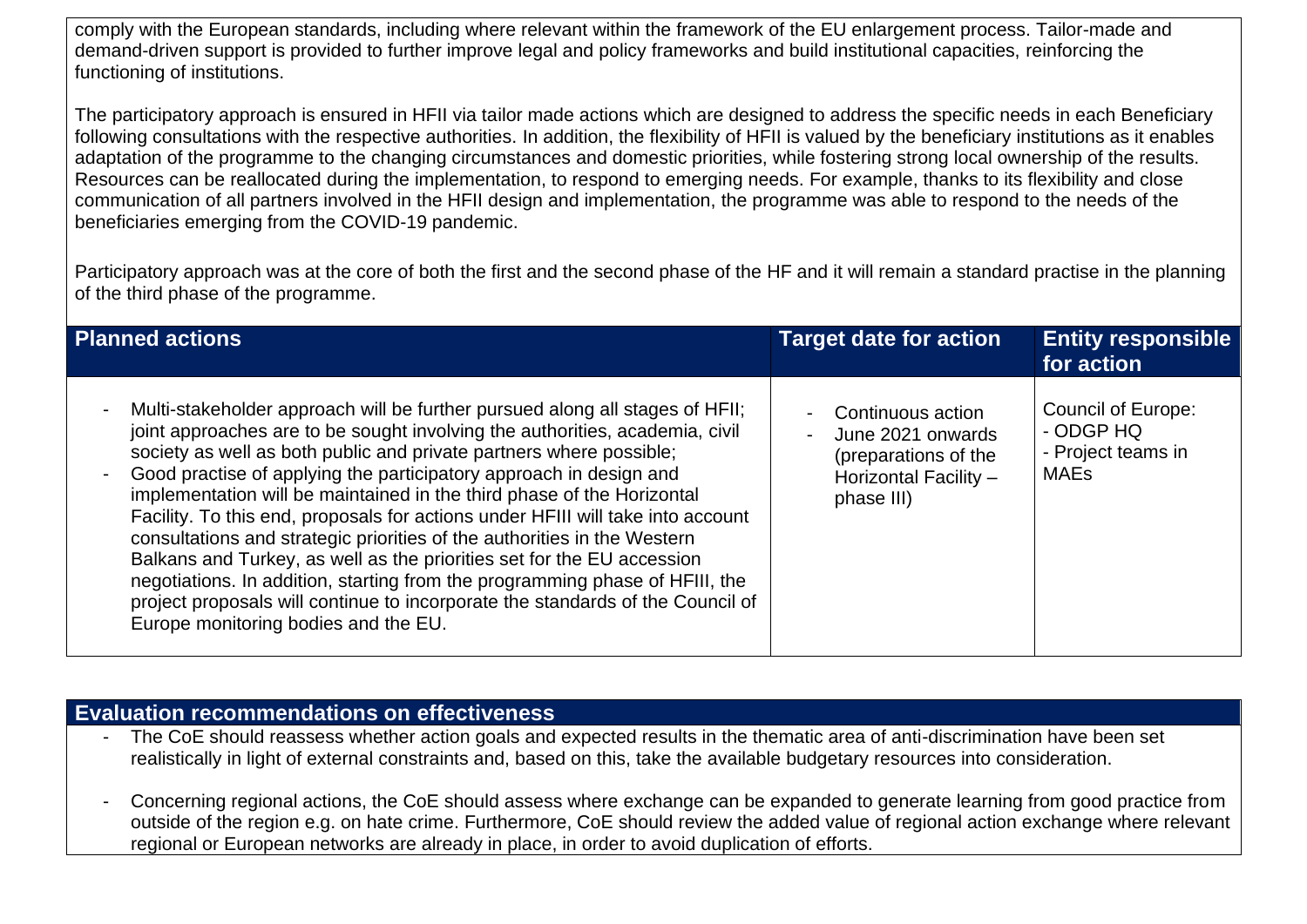- The CoE should integrate citizens' awareness and involvement as distinctive third component into the HF, complementing support to legislative reforms and institution strengthening. At action level this could be operationalised, for example, through the inclusion of linkages with the Education for All actions and/or by means of partnerships with other actors with campaigning expertise.
- The CoE and DG NEAR should consider expanding the utilisation of the ECM budget line to support wider dissemination and communication of VC opinions to relevant stakeholders, in particular CSOs and the broader public; e.g. continue with translations of VC opinions into local languages or provide user-friendly digest/summary of the opinions and recommendations. This would increase transparency and avoid misinformation in the media and misuse by political interests.

| <b>Recommendations to:</b>                                                                                | Priority level (1 (low priority) to 3 (high priority)): |  |
|-----------------------------------------------------------------------------------------------------------|---------------------------------------------------------|--|
| - Programme management and co-ordination<br>- Project management/implementation<br>- Financial management |                                                         |  |
| <b>Management Decision (Accept/Partially Accept/Reject): Accept</b>                                       |                                                         |  |

#### **Management response**

- The goals and expected results of all HF actions are a product of consultations with the stakeholders and needs assessments completed during the planning of the actions. In the same vein, all relevant counterparts have been consulted in the process of the planning and design of the anti-discrimination actions, and therefore the goals and expected results defined in the actions are the result of discussions with partners and beneficiaries of the actions. As regards the external constraints, mitigation measures have been defined in view of potential risks to implementation. Some external constraints, such as the COVID-19 pandemic, could not have been foreseen at the time of the planning of the HF II anti-discrimination actions but certain measures were taken to address the challenges in the implementation caused by the pandemic (e.g. shifting to online/hybrid activities, prioritising desk work, etc.) Moreover, the nature of the Horizontal Facility allows for flexibility when it comes to the reallocation of budgetary resources within the overall budget of the programme. As it was demonstrated during the COVID-19 pandemic, the programme was able to effectively adjust to the circumstances imposed by the pandemic and to meet the newly emerging needs of the beneficiaries.
- Peer exchanges and sharing of best practices with actors from other regions has been a key element in the implementation of regional actions. Such cooperation has already been established by the regional action on anti-discrimination HF45 "Promotion of diversity and equality in the Western Balkans". Namely, close complementarity and synergies were found with the twin project "Strengthening access to justice through non-judicial redress mechanisms for victims of discrimination, hate speech and hate crimes in the Eastern Partnership" implemented under the EU/Council of Europe Joint Programme "Partnership for Good Governance". Equality bodies from both regions expressed similar needs to learn about the relevant standards of the European Commission against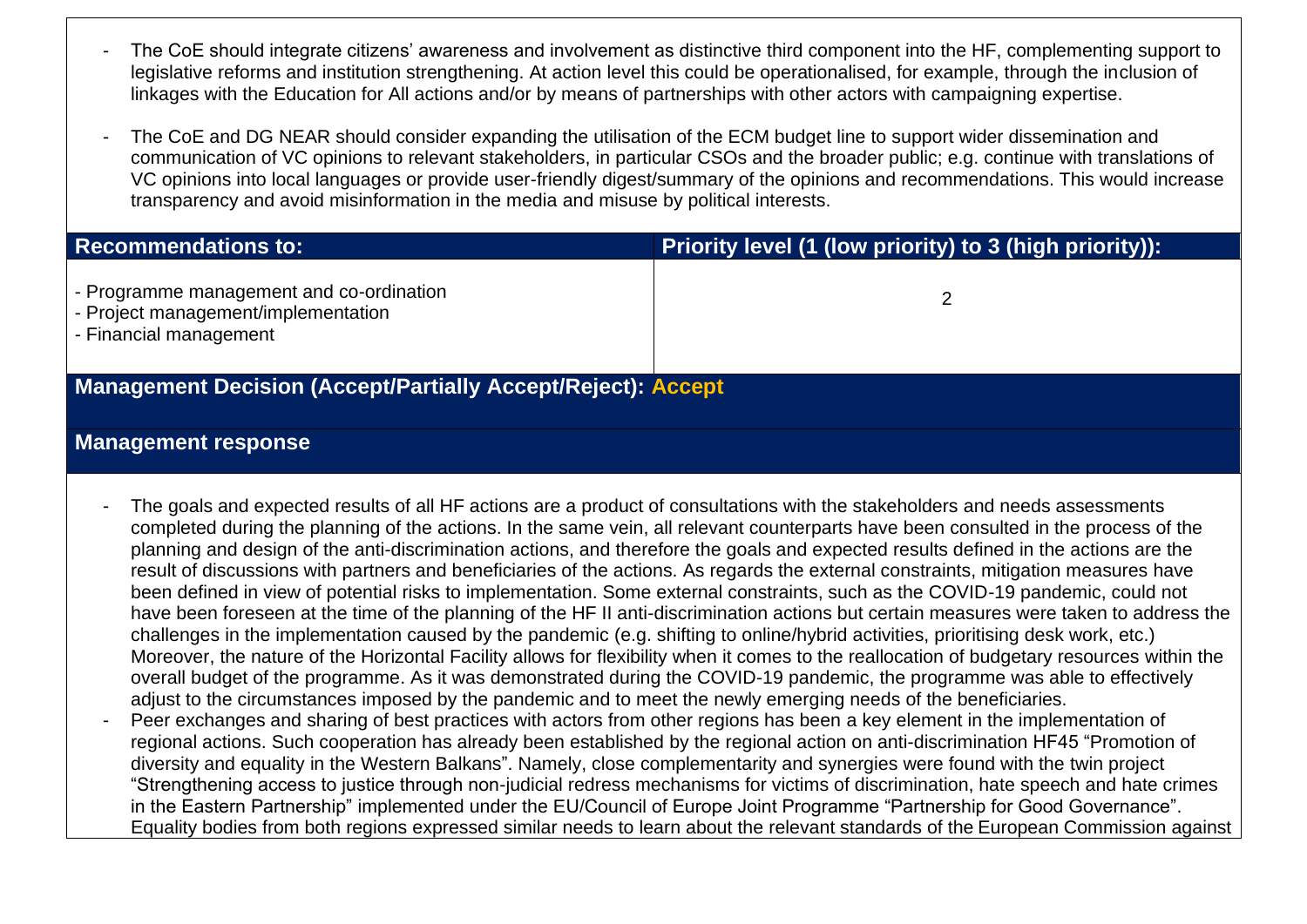- Racism and Intolerance (ECRI), and consequently the ongoing preparation of the online resources on ECRI general policy recommendations  $2^1$  and 15<sup>2</sup> is jointly performed. In terms of capacity-building, a joint session has been organised for equality bodies/Ombudsperson Institutions from the Western Balkans and Eastern Partnership regions, on the tools for counter-narratives to hate speech. Furthermore, steps are being taken to ensure that the regional exchanges do not overlap with efforts already made under other regional or European initiatives. For example, regional exchanges of equality bodies under HF45 take place on specific issues (hate speech and hate crime) and as such do not duplicate the efforts and work of the European Network of Equality Bodies (EQUINET), whose mandate and scope of work in the field of anti-discrimination is substantially wider.
- Awareness-raising and involvement of the citizens is at the core of HF actions. Specifically, in the field of education the efforts have been made in creating a platform for democratic participation while ensuring inclusiveness. More specifically, this entailed development of a tailor-made programme for each HF action in the field of education, by ensuring that all relevant stakeholders in the area of education are involved and actively participate. The role of school civic bodies (Parent-Teacher Associations, Student Councils, etc) played an important role in bringing parents, teachers and students together and enabling them to jointly discuss and propose recommendations for the issues of common concern which among others included ensuring quality education and democratic school culture as well as ensuring adequate education for all. Citizens' awareness was further raised through the organisation of events such as the Democratic School Day under the action in Serbia (HF27) and informative campaigns in cooperation with a local CSO in Montenegro (HF24). In addition, partnerships with other actors with campaigning expertise have been established beyond the education actions. Namely, many awareness-raising activities were organised by the grantees of actions in the field of anti-discrimination and combatting trafficking in human beings, whereby the grantees utilised their expertise to maximise citizens' involvement and increase their awareness. For example, under the action Preventing and combating trafficking in human beings in North Macedonia (HF29) two campaigns conducted by CSO grantees on trafficking for labour exploitation resulted in enhanced information on prevention and self-protection among the general public.
- With regards to the dissemination of VC opinions to relevant stakeholders, it should be noted that although it is not obligatory under the ECM, many VC opinions are translated to local languages already under HFII. To this end, many ECM requests have a separate budget line for the translation of the opinion to local languages, and the aim is to continue with this practise. Efforts were also made to share the ECM information leaflet in the local languages with the authorities, but also with participants in HF events including CSOs and the media, to raise awareness of the mechanism. Finally, the Council of Europe Directorate of Communication systematically prepares and disseminates press releases on the decisions/outcomes of the VC Plenary sessions.

| <b>Planned actions</b>                                                                                                                                                                                                                                                                                                              | Target Date for action Entity responsible                        | for action                                                 |
|-------------------------------------------------------------------------------------------------------------------------------------------------------------------------------------------------------------------------------------------------------------------------------------------------------------------------------------|------------------------------------------------------------------|------------------------------------------------------------|
| The situation relating to the COVID-19 pandemic will continue to be closely<br>monitored in order to foresee any potential risks to the achievement of results<br>in the ongoing actions, and to the setting of goals of actions in the third phase<br>of the programme as well as to ensure that mitigation measures are in place. | - Continuous action<br>June 2021 onwards<br>(preparations of the | Council of Europe:<br>- ODGP HQ<br>- Project teams in MAEs |

 $1$  On specialised bodies to combat racism, xenophobia, antisemitism and intolerance at national level.

<sup>2</sup> On combating hate speech.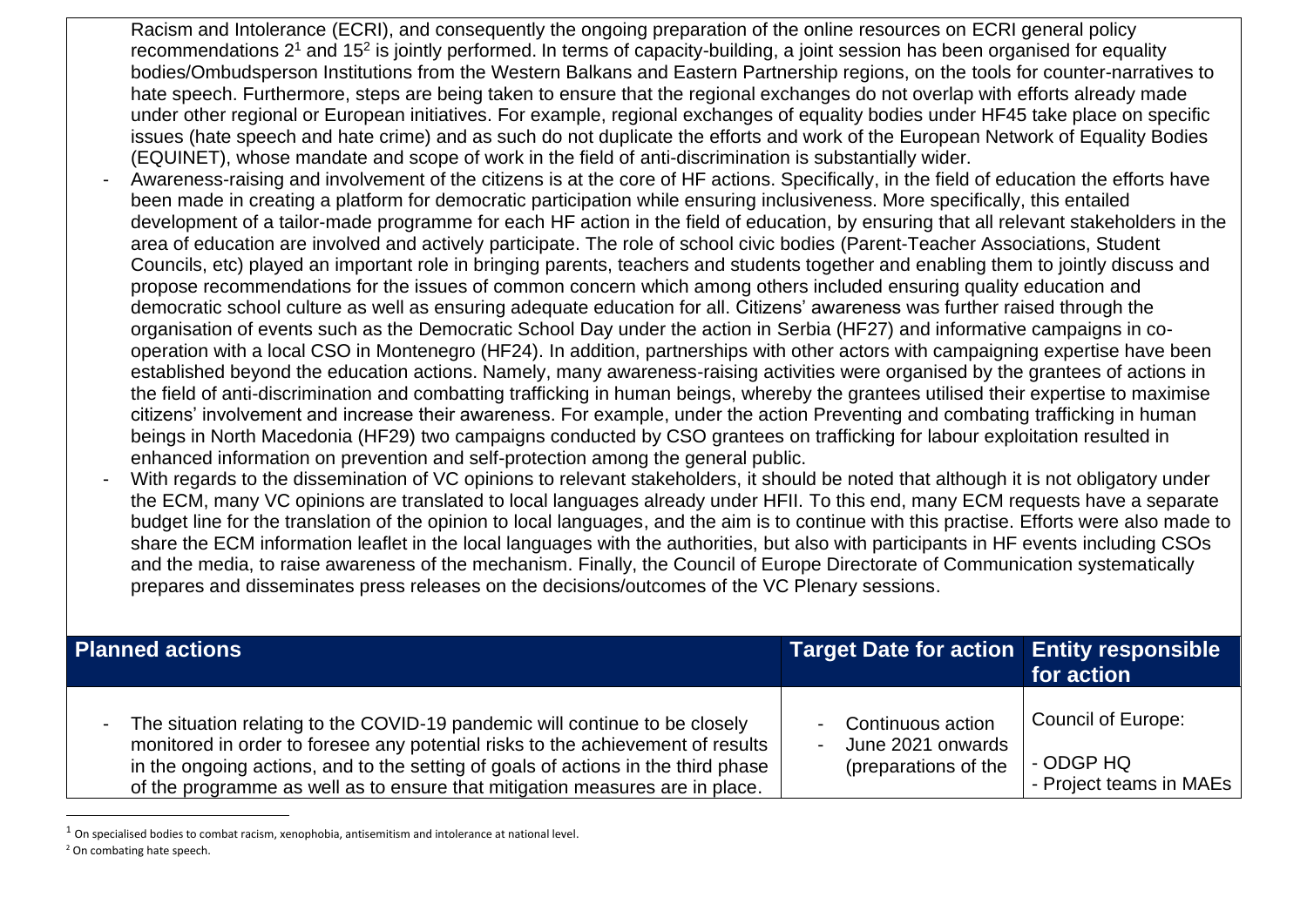| All other external constraints will be anticipated in the preparation of the new<br>phase of the programme through close communication with the beneficiaries, | Horizontal Facility -<br>phase III) | - Venice Commission |
|----------------------------------------------------------------------------------------------------------------------------------------------------------------|-------------------------------------|---------------------|
| partners and stakeholders in all HF actions, including those in the field of anti-<br>discrimination.                                                          |                                     |                     |
| The ongoing regional exchanges between the equality bodies from the                                                                                            |                                     |                     |
| Western Balkans and Eastern Partnership regions will continue. Further<br>avenues for inter-regional exchanges will be explored, while continuously            |                                     |                     |
| ensuring that no duplication of efforts with other relevant actors occurs.                                                                                     |                                     |                     |
| The ongoing efforts to integrate citizens' awareness and involvement will<br>continue, through close cooperation with the CSOs, citizens' associations,        |                                     |                     |
| and with regards to the actions in the field of education also the school civic                                                                                |                                     |                     |
| bodies.                                                                                                                                                        |                                     |                     |
| The beneficiaries will be further encouraged to disseminate the information on                                                                                 |                                     |                     |
| the results achieved under the ECM. Proposal will be made to the VC                                                                                            |                                     |                     |
| colleagues to foresee the local language translation of all VC opinions<br>produced under the ECM.                                                             |                                     |                     |
|                                                                                                                                                                |                                     |                     |

# **Evaluation recommendations on the efficiency (steering, monitoring and reporting)**

On steering:

- The CoE should continue its good practice in the management of its Steering Committees and press for the inclusion of civil society into action Steering Committees.

On monitoring:

- The CoE and DG NEAR should reassess the need for a Facility logframe and/or identify the exact purpose a Facility logframe should serve so that its design ensures easy utilisation.
- In lieu of a Facility level logframe, the CoE and DG NEAR should consider introducing a logframe at Beneficiary level, with specific objectives to contribute to Beneficiary reform processes and outcomes on the basis of the thematic HFII areas. This logframe would be prepared in complementarity to TAPAs, to avoid any potential overlaps.
- The CoE should systematically formulate indicators for each outcome along the core areas of intervention: (a) Legislation/policies in place, draft stage; (b) Institutions strengthened; (c) Facilitation of multi-stakeholder processes; (d) Citizen involvement and awareness-raising.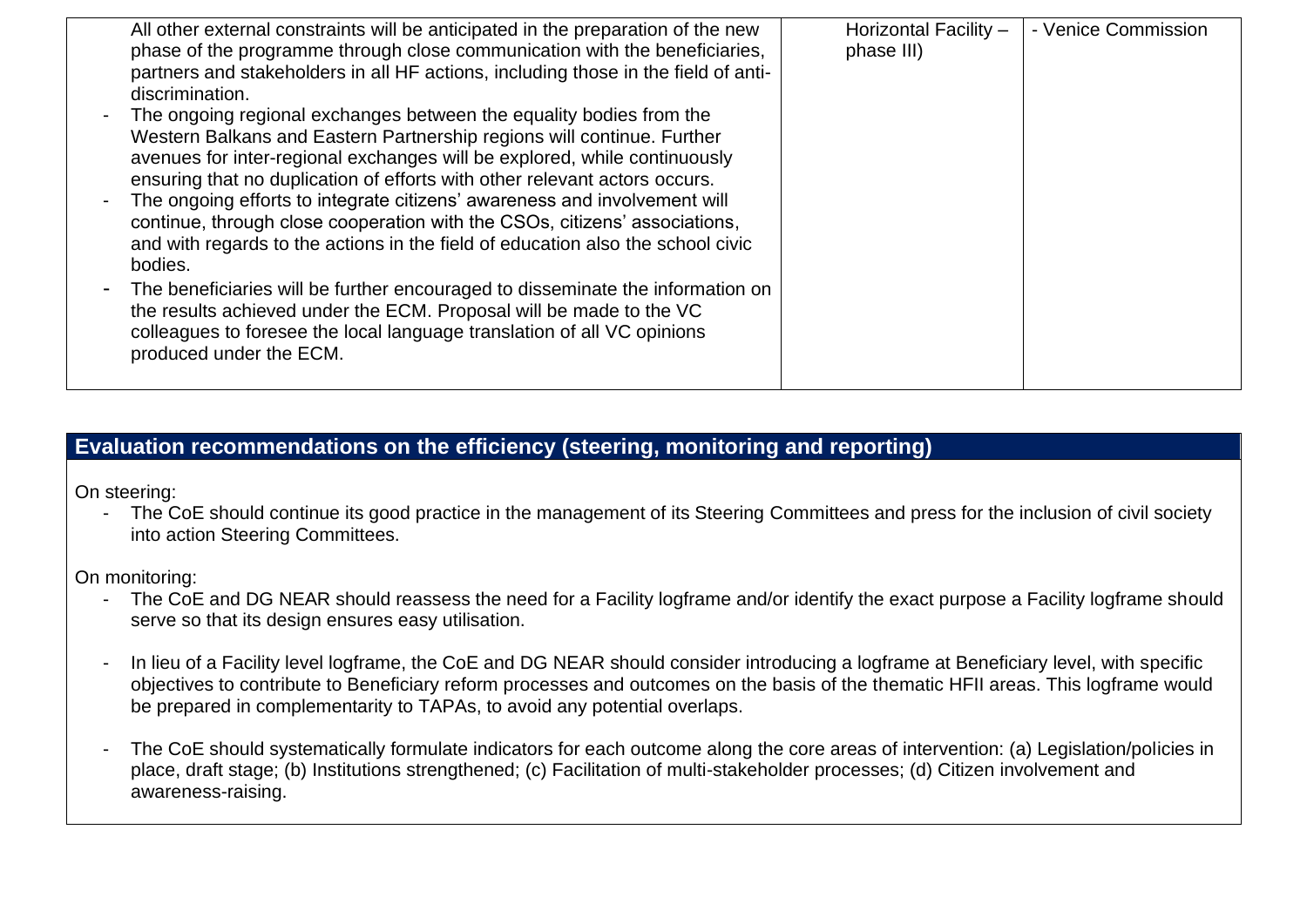The CoE should aim to monitor outcomes of capacity-building and training components more systematically, applying a common monitoring approach across HFII. To that end, CoE should consider (a) developing practical guidelines for CoE staff and (b) supporting partner institutions in assessing the mid- to long-term training outcomes as part of their human resource management.

On reporting:

- The CoE should streamline its reporting template through the PMM in order to avoid repetitive description of outputs in annual and bimonthly reports.
- CoE should increase efforts on outcome reporting. Concerning annual reports this should include accumulative reporting: (a) the status of each expected outcome should be captured from its point of departure and subsequent progress, followed by (b) short indication of contribution of HFII and (c) a short indication of factors influencing the status of each outcome.
- Beyond the Horizontal Facility, CoE should aim for reporting of mid- to long-term approaches on certain sectors or themes. This concerns for example how institution building/strengthening might build on legislative changes which had been supported before. This would make long-term impact more visible and easier to understand for external stakeholders/donors, even if this is done exemplary or case based.
- Reporting on outputs of training measures should not be based solely on absolute numbers but on percentages in order to get clarity on the coverage rate of the target groups.

| <b>Recommendations to:</b>                                                      | Priority level (1 (low priority) to 3 (high priority)): |
|---------------------------------------------------------------------------------|---------------------------------------------------------|
| - Programme management and co-ordination<br>- Project management/implementation | 3                                                       |
| <b>Management Decision (Accept/Partially Accept/Reject): Accept</b>             |                                                         |
| <b>Management response</b>                                                      |                                                         |
|                                                                                 |                                                         |

On steering:

The management structure of HFII is characterised by three levels: the Action Steering Committees of the actions which are responsible for overseeing and guiding the implementation of the related action and which gather on a needed basis; the Beneficiary Steering Committee meetings (BSCMs) which monitor the implementation of the TAPAs in each Beneficiary and which meet annually; the Steering Board which meets once a year, following meetings of all Steering Committees at Beneficiary level, and which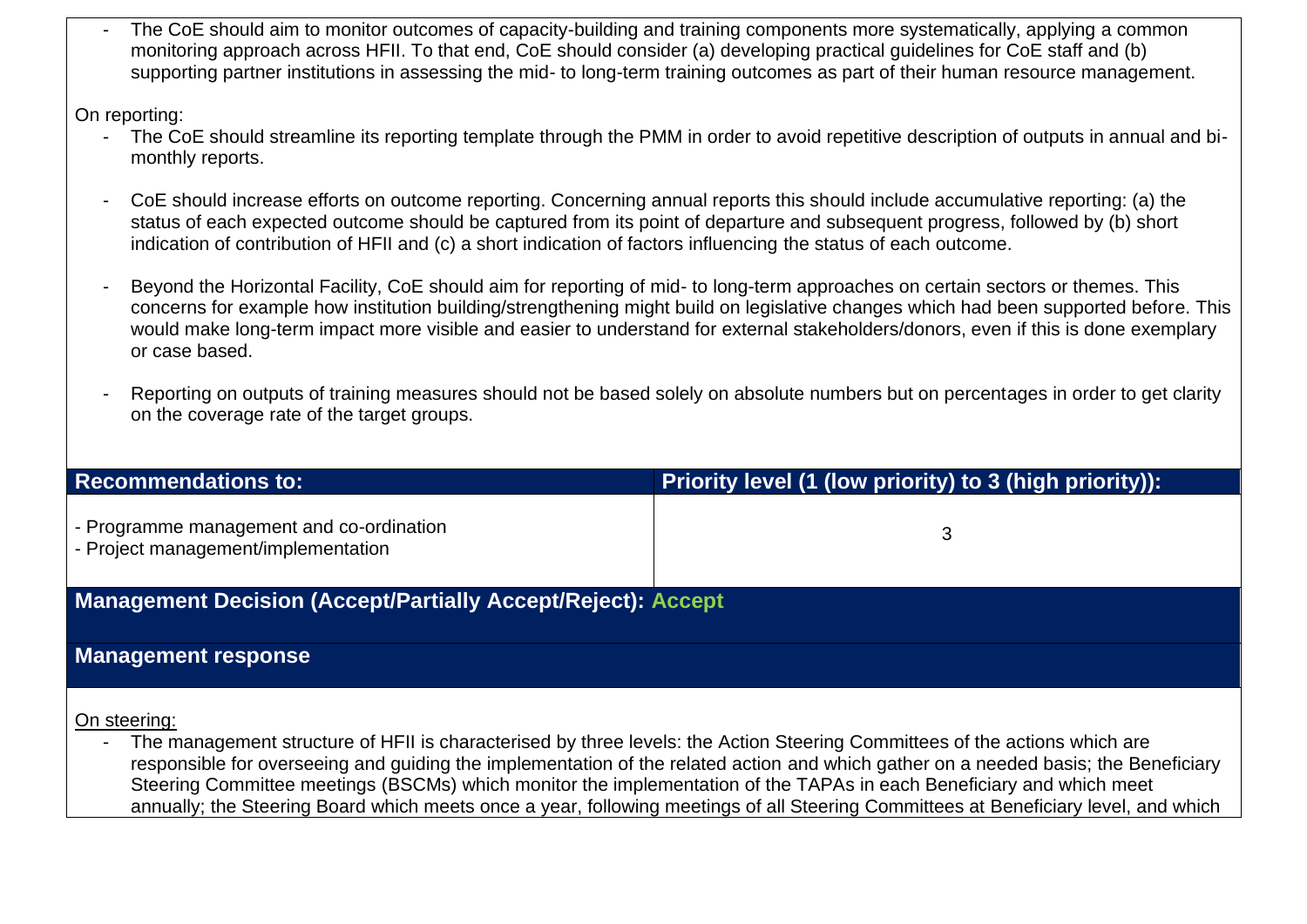is responsible for the overall implementation of the Horizontal Facility, including the operational procedure, and for adapting procedures where needed.

- This management structure allows to ensure effective planning, implementation and monitoring that is underpinned by co-ordination with counterparts in the European Union and respective Beneficiaries. Overall, the joint management and steering structure of HFII at both Facility and Beneficiaries levels works well. However, some room for improvement could be identified as for instance an increased focus on technical/operational issues such as the exploration of increased linkages and cross-cutting issues affecting the actions.
- As to the Steering Committees at action level, they provide a platform for discussion on implementation and achievements, reflections on lessons learned and future planning. This format works well and paves the way for good co-operation and trustful working relationships between the action and its beneficiaries, including civil society representatives who are usually taking active part in them (but also in the Beneficiary Steering Committee meetings). This systematic inclusion is in line with two of the founding principles (accountability and citizen participation) of the Human Rights Approach that the Council of Europe committed to follow in its cooperation activities. Some examples of actions which have CSOs as either members or observers of their Steering Committee meetings are HF18 "Promotion of diversity and equality in Albania", HF23 "Promotion of diversity and equality in Montenegro" etc.

#### On monitoring:

- Thanks to good co-operation and close communication between DG NEAR and the Council of Europe, the partners have jointly decided to take a different approach in the third phase of the Horizontal Facility when it comes to the overall HF logframe. Namely, the overall HF logframe will be prepared during the planning of the third phase of the programme, but it will be designed in a more simplified and user-friendly manner so that it can achieve its purpose as a useful monitoring tool of the overall programme. Moreover, it is foreseen to cross-reference the IPA II Monitoring Framework Indicators in the overall HF III logframe, to achieve complementarity of the CoE and EU monitoring systems. While in the overall HF II logframe the indicators are a priori formulated along the lines of legislative developments, capacity-building and awareness-raising, this categorisation could indeed be more clear and therefore due attention will be paid to ensure that indicators are formulated for each outcome along the core areas of intervention.
- The idea of developing Beneficiary-specific logframes will be explored by the partners, and their added value to the already existing TAPA documents for each Beneficiary, as well as the overall HF logframe, will be assessed.
- Outcomes of capacity-building and training components: this recommendation is already being addressed as following the recommendation of the Committee of Ministers<sup>3</sup>, underlining that the member States' training institutions for judges and prosecutors do not have in place any sustainable and applicable methodology and tools for assessing effectiveness and impact of the training, one of the core objectives of the action "Judicial training institutes for Quality and Sustainability (JA-NET)" (HF42) is to improve the capacities of the training institutions to better assess the impact of human rights training. The capacities of domestic judicial training institutions to evaluate the quality and impact of both the initial and continuous training were improved with the new ["Methodology and](https://rm.coe.int/methodology-for-evaluation-of-hr-training-eng-/1680a2732f)  [Tools for the Evaluation of Human Rights Training"](https://rm.coe.int/methodology-for-evaluation-of-hr-training-eng-/1680a2732f), developed in co-operation with four judicial training institutes<sup>4</sup> from the Western Balkans, published in English and local languages<sup>5</sup> and disseminated to all judicial training institutes in the region. The methodology provides a ready-to-use, flexible, easily adaptable and user-friendly toolkit supporting the judicial training institutes in their evaluation

<sup>&</sup>lt;sup>3</sup> (DH-SYSC(2017)001)

<sup>&</sup>lt;sup>4</sup> School of Magistrates of Albania, Judicial Training Centre of Montenegro, Judicial Academy of Serbia and Academy for Judges and Prosecutors of North Macedonia.

<sup>5</sup> Albanian, Macedonian and Serbian.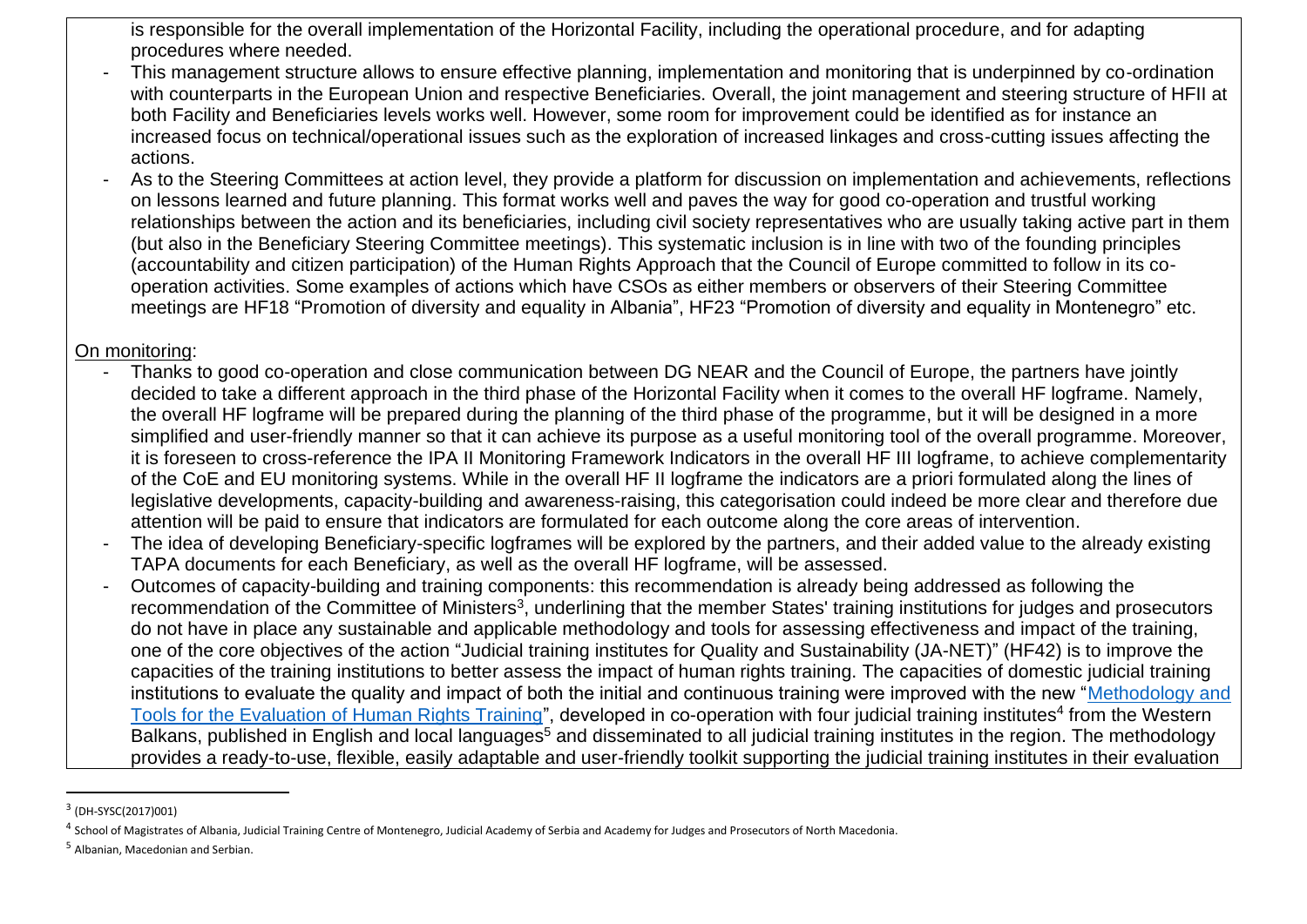tasks, *inter alia* the evaluation of quality and impact of the provided training in the field of human rights. The approach and tools presented in the methodology contribute directly to strengthening and fine-tuning the efforts put in place by the judicial training institutes and to the harmonisation of existing tools and practices. Furthermore, a long-term post-evaluation questionnaire for selected completed courses was recently put in place by the "HELP in the Western Balkans" (HF40) action, following a recommendation to do so by its partners. The questionnaire, developed on the basis of the European Judicial Training Network (EJTN) Guidelines for evaluation of judicial training practices and adapted to HELP, was translated in all the local languages and disseminated through EU survey to the participants.

#### On reporting:

- Reporting template: specific capacity-building sessions were organised per theme in order to get the project teams acquainted with the purposes of the HFII reports, including the contractual obligations in terms of reporting. In addition to that, specific training on the PMM Methodology and PMM IT tool is provided to new HF staff members recruited providing these newly recruited staff members with the necessary knowledge on the "Theory of Change" and the results towards which the Council of Europe co-operation activities contribute. As a result, while indeed the HFII bi-monthly reporting is output-based, HFII annual reporting is entirely founded on reporting against the intermediate outcomes of the actions.
- Outcome reporting: this recommendation seems to be already addressed because, as stated above, the objective of the HFII annual reports is to provide information on the progress achieved during this reporting period by referring mainly to the outcome level. This implies per se a brief description of the baseline, together with a description of the contribution of the concerned action. When this is also the case, a short indication of the factors influencing the status of each outcome is provided. in this regard, one of the very recurrent examples recently are the circumstances resulting from the COVID-19 health crisis which inevitably impacted (more or less) the different actions' outcomes.
- Mid- to long-term reporting: the recommendation goes beyond the scope of the Horizontal Facility but results and experience from technical co-operation are reported and taken into account in intergovernmental processes and monitoring processes in the organisation - all three "branches" (standard setting, monitoring and technical co-operation) cross-fertilise each other. Within the scope of the HF, reporting is organised thematically and a mid-term/long-term perspective is present in particular in annual progress reports and in the final report.
- Reporting on training measures: when accurate data is available, efforts are made in this direction. For example, in March it was reported that in Serbia following 15 capacity-building sessions organised for the past three years, with the support of the European Union and the Council of Europe, HF26 enhanced the knowledge of almost 100% of the Beneficiary's labour inspectors (220 in total) to detect potential victims of trafficking for labour exploitation. As a result of this progressive capacity-building, the Centre for Human Trafficking Victims' Protection provided statistical evidence of progress: twelve victims of human trafficking were detected in 2020 compared to only three in 2019. In addition, HF29 carried out a needs-assessment of the training needs of the State Labour Inspectors following the replacement of retired inspectors. The results were discussed with 74 labour inspectors and representatives of the line Ministry, CSOs and the Prime Minister's Cabinet. Whereas under HFI, most of the labour inspectors could not understand their role regarding prevention and fight against trafficking for labour exploitation, under HFII 93% of the respondents considered that action against this phenomenon falls within the scope of their competences. The majority of the respondents had already attended at least one training in the area. The needs assessment and discussions initiated a profound rethinking of the role and competences of the labour inspectors with the aim to remove any normative or practical obstacles to the proactive identification of victims during inspections.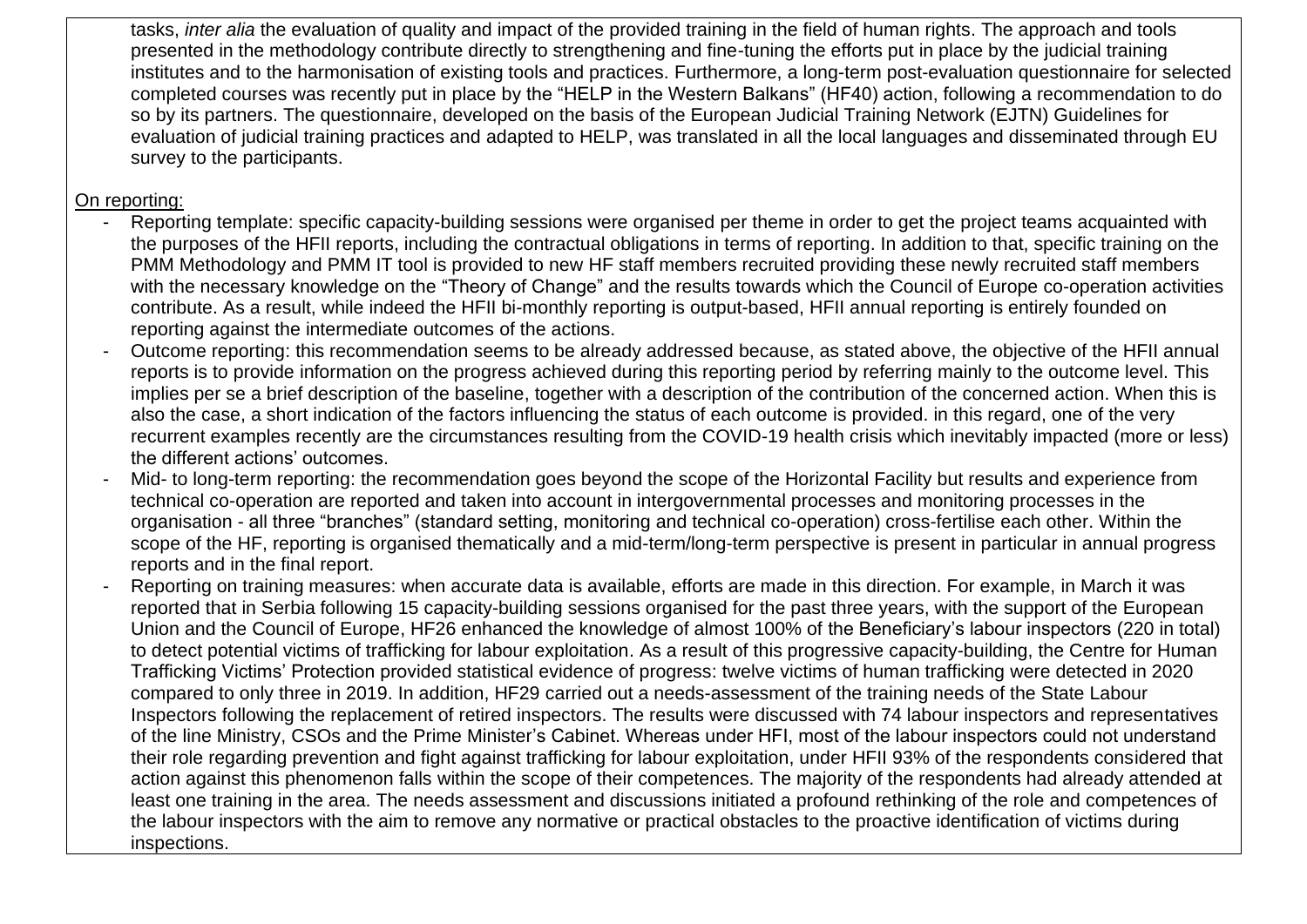| <b>Planned actions</b>                                                                                                                                                                                                                                                                                                                                                                                                                                                                                                         | <b>Target date for action</b>                 | <b>Entity responsible</b><br>for action                           |
|--------------------------------------------------------------------------------------------------------------------------------------------------------------------------------------------------------------------------------------------------------------------------------------------------------------------------------------------------------------------------------------------------------------------------------------------------------------------------------------------------------------------------------|-----------------------------------------------|-------------------------------------------------------------------|
| Further efforts will be undertaken to increase the focus on<br>technical/operational issues such as the exploration of increased linkages<br>and cross-cutting issues affecting the actions during the BSCMs;<br>Discussions between DG NEAR and the Council of Europe will continue on<br>$\blacksquare$<br>the development of the overall HF III logframe. In the meantime, reporting<br>against the HF II logframe shall continue on a yearly basis to demonstrate<br>the progress made during the implementation of HF II. | Continuous action<br>$\overline{\phantom{0}}$ | <b>Council of Europe:</b><br>- ODGP HQ<br>- Project teams in MAEs |

# **Evaluation recommendations on gender mainstreaming**

- Actions that have not yet conducted a gender analysis should do so, also in view of a forthcoming HFIII which will build on the current actions.
- The CoE should continue the good practice to systematically review gender mainstreaming achievements and lessons learned at the end of HFII as an internal exercise in preparation for HFIII.

| <b>Recommendations to:</b>                                                      | Priority level (1 (low priority) to 3 (high priority)): |  |
|---------------------------------------------------------------------------------|---------------------------------------------------------|--|
| - Programme management and co-ordination<br>- Project management/implementation |                                                         |  |
| <b>Management Decision (Accept/Partially Accept/Reject): Accept</b>             |                                                         |  |

## **Management response**

This recommendation is addressed through the multiple efforts systematically deployed by the Council of Europe to mainstream gender, including in the ongoing HFII programme.

Gender mainstreaming and gender equality continue to be in the focus of the Horizontal Facility II implementation. The [Council of Europe](https://www.coe.int/en/web/project-management-methodology/-/gender-mainstreaming-toolkit-for-cooperati-1)  [Gender Mainstreaming Toolkit](https://www.coe.int/en/web/project-management-methodology/-/gender-mainstreaming-toolkit-for-cooperati-1) remains the main source of guidance on gender mainstreaming in co-operation activities. In this regard,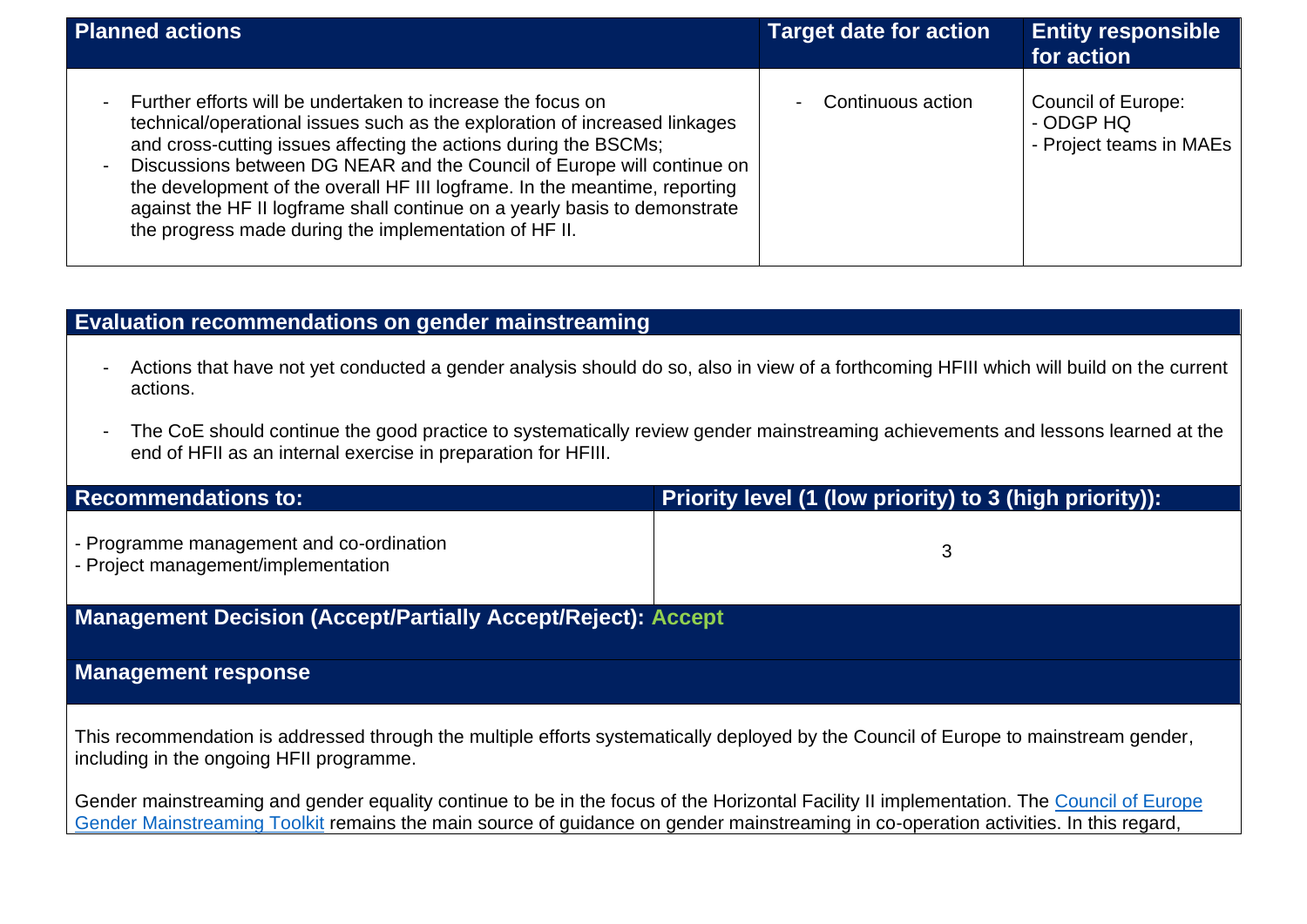carrying out gender analyses has been the first step to further mainstream gender through the provision of information on the ways to enhance gender equality in relation to the main outcomes of each action, with tailored and concrete recommendations.

After two years of implementation, 16 actions (six during the reporting period) carried out a gender analysis which corresponds to 35% of the actions under the programme. In total, nine actions (six during the reporting period) revised their action logframe to integrate a gender dimension which corresponds to 20% of the actions under the programme.

Gender mainstreaming and gender equality require a holistic approach. To this end, a network of newly established Gender Equality Focal Points (GEFP) in field offices provides further support to actions in the region, and act as a catalyst for gender equality issues. In addition, several internal capacity-building sessions were held at a peer-to-peer level and collectively with actions within the same thematic area in order to share best practices. Additionally, staff in Council of Europe Offices were trained on gender mainstreaming and gender-sensitive communication through dedicated two-day online capacity-building sessions on gender mainstreaming in the project management cycle. Finally, in order to centralise and better co-ordinate the gender mainstreaming efforts of the individual HFII action, gender-specific indicators were included on the level of the programme logframe following its first year of implementation.

Mainstreaming gender will also remain a priority in the planning and implementation of the third phase of the programme.

| <b>Planned actions</b>                                                                                                                                                                                                                                                                                                          | <b>Target Date for Action</b>                                                                          | <b>Entity Responsible</b><br>for Action                    |
|---------------------------------------------------------------------------------------------------------------------------------------------------------------------------------------------------------------------------------------------------------------------------------------------------------------------------------|--------------------------------------------------------------------------------------------------------|------------------------------------------------------------|
| The actions which have not conducted gender analyses yet, will be<br>$\sim$<br>encouraged to do so and thoroughly supported in this;<br>- Gender mainstreaming achievements and lessons learned will continue to<br>be reviewed as an internal exercise until the end of the second phase of<br>HF and in preparation of HFIII. | - Continuous action<br>- June 2021 onwards<br>(preparations of the<br>Horizontal Facility - phase III) | Council of Europe:<br>- ODGP HQ<br>- Project teams in MAEs |

**Evaluation recommendations on human rights approach, added value, sustainability and impact**

- The CoE should consider dedicating HFII funds to the continuation of Human Rights Advisor post to support the ongoing actions under HFII and to input into the systematic mainstreaming of human rights into the design of the future HFIII. This would also be of importance in the light of recurring staff changes.
- In order to strengthen the accountability component of the HRA the CoE should consider supporting beneficiary institutions to strengthen their accountability towards rights holders which is currently not a very prominent element in the Beneficiary-specific actions; e.g. carry out an analysis of levels of citizens access to information of Beneficiary institutions; include a distinctive component on communication with citizens into the planning of actions, or support the development of communication strategies.
- For actions which have included local institutions or local multi-stakeholder mechanisms, the CoE should consider strengthening accountability through citizens' involvement through e.g. the introduction of participatory budgeting approaches, by which citizens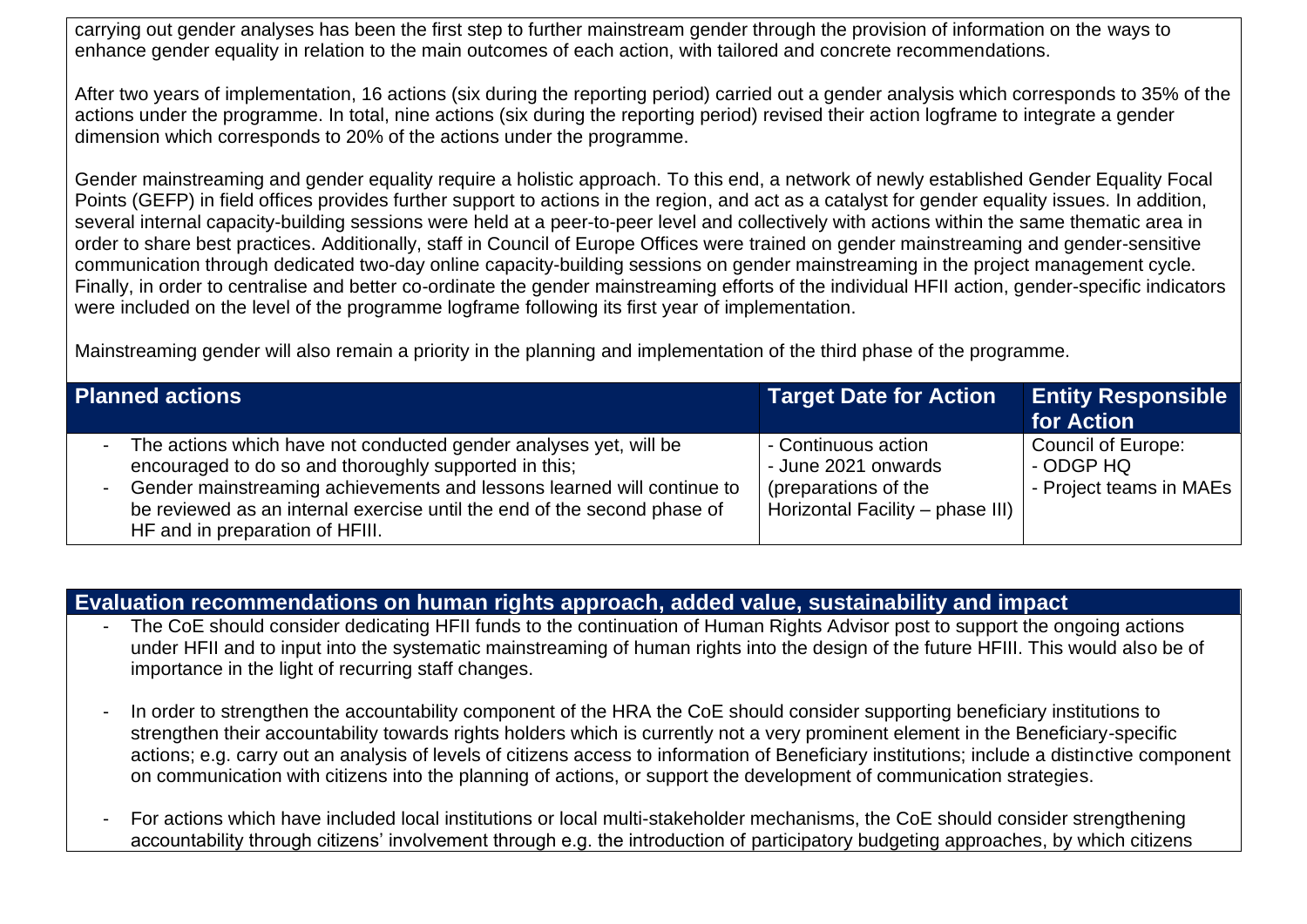contribute to the design of budgets for local Action Plans or monitor budgeting and spending at local level. The participatory budgeting approach could be piloted in some communities where the CoE can build on good experience in the co-operation with CSOs. It is particularly relevant to action at the local level.

- The CoE should leverage its good standing with beneficiary institutions and civil society to promote increased civil society participation; facilitate the collaboration of smaller, marginalised groups; and initiate a review of the 2010 recommendations of the Committee of Ministers to member states on measures to combat discrimination on grounds of sexual orientation or gender identity.
- The CoE should strengthen the extent to which HFII actions include elements of accountability and citizen participation to contribute to the sustainability of actions and to achieve real impact in terms of citizen trust.

| <b>Recommendations to:</b>                                                      | Priority level (1 (low priority) to 3 (high priority)): |  |
|---------------------------------------------------------------------------------|---------------------------------------------------------|--|
| - Programme management and co-ordination<br>- Project management/implementation |                                                         |  |
| <b>Management Decision (Accept/Partially Accept/Reject): Partially accept</b>   |                                                         |  |
|                                                                                 |                                                         |  |

#### **Management response**

As a leading human rights organisation, the Council of Europe applies a human rights approach (HRA) in its work, including in HFII. Its main objective is to further advance human rights for all and achieve better and more sustainable results in projects. Its main principles are participation and inclusion, equality and non-discrimination, accountability, transparency and access to information.

- Regarding the position of the **HR Advisor**, it is to be noted that it was originally foreseen for a limited amount of time to develop the necessary tools and set the foundations of the approach within the Facility. This was the case for the period from June 2019 to June 2021 during which specific and tailored guidance was provided to project teams by the HF Advisor. In addition, the Council of Europe [Human Rights Approach Practical Guide for Co-operation Projects](https://www.coe.int/en/group/project-management-methodology/human-rights-approach-practical-guide) was finalised and made available on the PMM website. Moreover, the HF project teams were trained on the HRA and coaching was provided on the reporting on HRA under HF. Therefore, all tasks foreseen during the existence of the post of HR Advisor have been completed. Activities previously performed by the HR Advisor, such as the reporting on HRA, will continue throughout HF implementation.
- **Accountability** and **citizen participation** are among the founding principles of the Council of Europe human rights approach, which is at the core of all HF actions. Further efforts could be undertaken to pursue concrete measures to address accountability responsibilities of beneficiary institutions towards their citizens, however some good examples should still be noted. In the second year of HF implementation, several actions adjusted or reformulated their activities following the feedback and suggestions of the beneficiaries and stakeholders. For example, the cooperation with the media CSOs under the action Freedom of expression and freedom of the media in North Macedonia made a bridge between the legal professionals and the journalists, contributing to the mutual dialogue and emphasising the human rights component and approach in implementing the activities. Following the feedback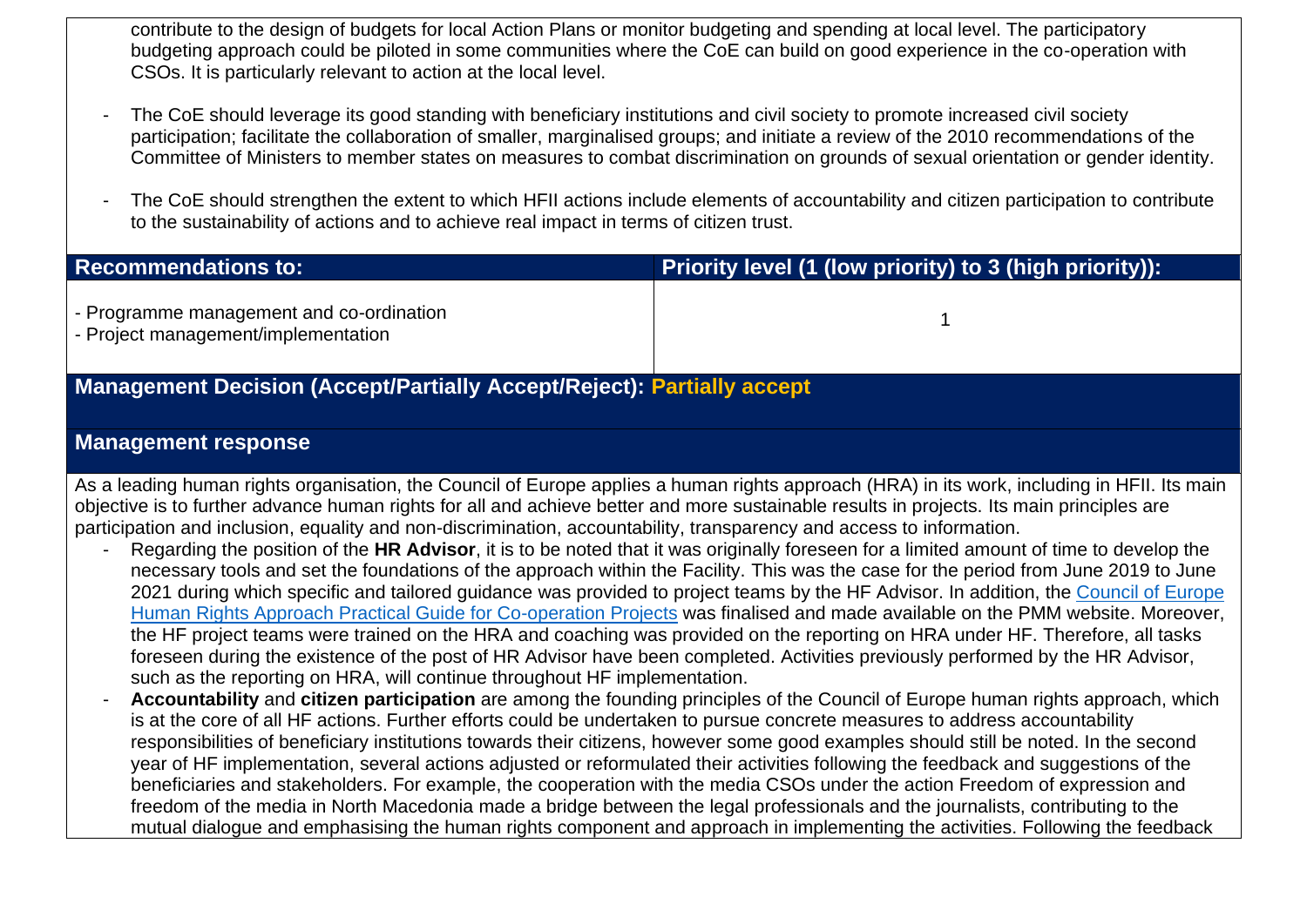provided by the beneficiaries and stakeholders, this HF action adjusted or reformulated some activities, including the provision of support to amendments of the freedom of expression and freedom of the media legislation. Furthermore, the action "Strengthening independence and accountability of the judiciary" (HF9) regularly exchanged with relevant CSOs in Serbia to share information on the progress with as many stakeholders as possible, which also allowed CSOs to shape their activities. As regards communication with the citizens on the planning of actions, this is systematically implemented in several actions, such as those in the field of countering trafficking in human beings (THB). For example, the action in Bosnia and Herzegovina awarded four grants to CSOs for the implementation of the awareness-raising campaigns that aim to reach out to vulnerable groups, including minorities and to inform them about the risks of THB for the purpose of labour exploitation and child trafficking.

- Regarding the promotion of **increased civil society participation**, as stated above, the principles of participation and inclusion are at the core of the Council of Europe's HRA and as such, are applied in all HF actions. To this end, the majority of the actions (two thirds) report on efforts made to ensure participation and inclusion, including engagement with civil society. Several actions have CSOs as either members or observers of their Steering Committee meetings. Moreover, several actions were undertaken to ensure a civil society inclusive approach in the implementation of the programme, below is a sample of progress<sup>6</sup>:
	- CSO active inclusion as members of working groups on various topics;
	- participation of CSOs in arranging visibility activities such as under HF23 Promotion of diversity and equality in Montenegro, participation in capacity-building activities in Serbia under HF26 Preventing and combating trafficking in human beings as well as in online campaigns, photo exhibition and awareness-raising campaigns on the rights of LGBTI persons under HF18 Promotion of diversity and equality in Albania;
	- awareness-raising campaigns and distribution of sanitary materials by CSOs to communities at risk, in the context of COVID-19.
	- CSOs took part in Beneficiary Steering Committee meetings, seminars and consultations as participants, facilitators and expert speakers or providing valuable inputs. In some actions, CSOs are also members of the Action Steering Committees.

The recommendation to initiate a review of the 2010 recommendations on measures to combat discrimination on grounds of sexual orientation or gender identity of the Committee of Ministers to member states, does not fall within the scope of the Horizontal Facility. This is an issue covered by intergovernmental co-operation.

| <b>Planned actions</b>                                                                                                                                                                                                                                                                                                                                                                                                                                    | <b>Target date for action</b>                                                                                              | <b>Entity responsible</b><br>for action                           |
|-----------------------------------------------------------------------------------------------------------------------------------------------------------------------------------------------------------------------------------------------------------------------------------------------------------------------------------------------------------------------------------------------------------------------------------------------------------|----------------------------------------------------------------------------------------------------------------------------|-------------------------------------------------------------------|
| HRA will continue to be applied along all stages of HFII, as well as in the<br>planning and design of the proposals for HFIII. Advice on HRA will<br>continue to be provided to HF staff by ODGP. Reporting on HRA will<br>continue in all HF reports and will be included in the DoA of HFIII.<br>Efforts will be made to further address accountability responsibilities of<br>beneficiary institutions towards their citizens and to strengthen direct | Continuous action<br>Continuous action<br>June 2021 onwards<br>(preparations of the<br>Horizontal Facility -<br>phase III) | <b>Council of Europe:</b><br>- ODGP HQ<br>- Project teams in MAEs |

 $^6$  Listed below are only HFII actions which were sampled by the HFII Mid-term evaluation.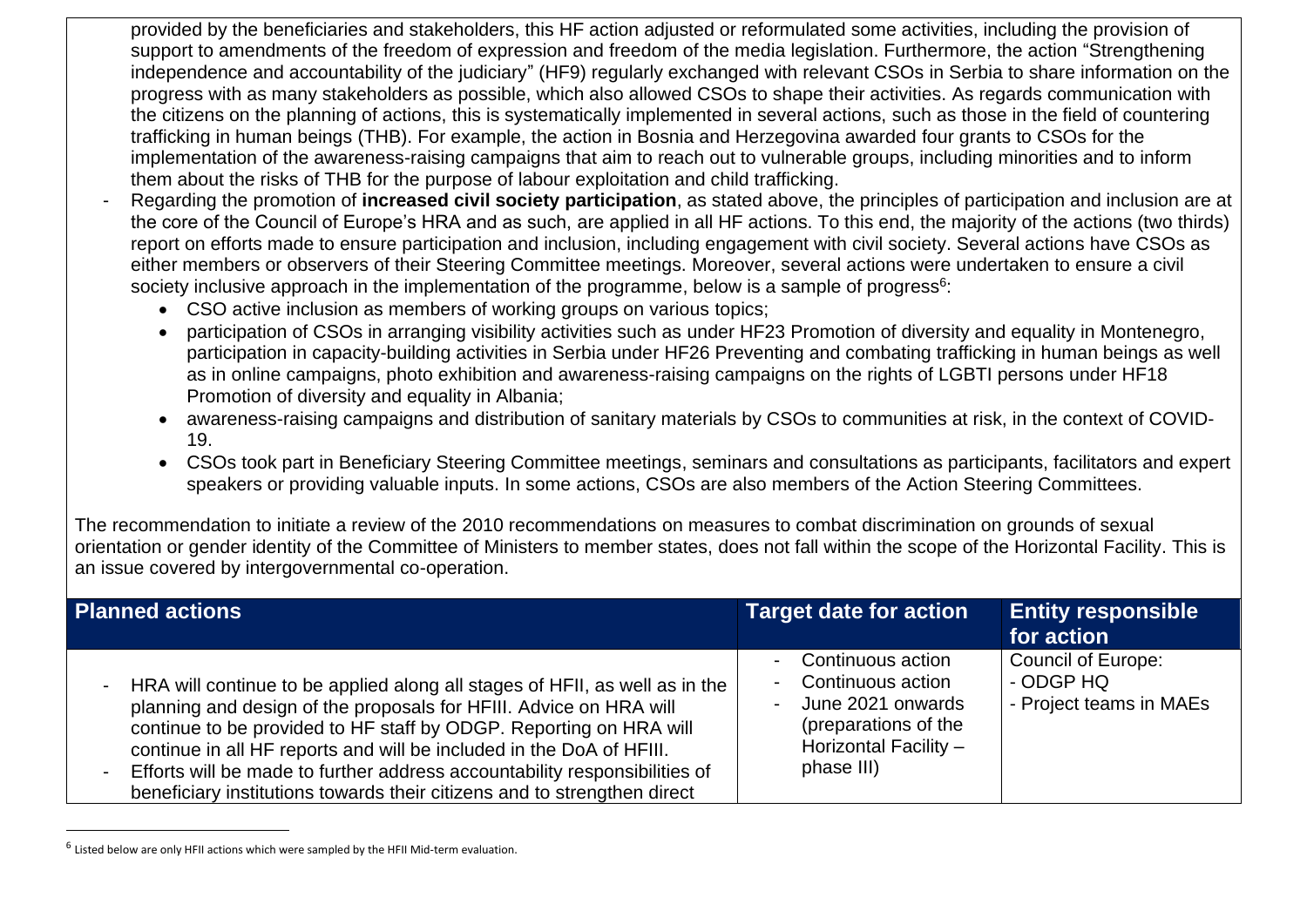| citizens' involvement. CSOs will continue to be instrumental in this<br>respect.<br>The recommendation on participatory budgeting approach seems very<br>specific to the anti-discrimination action in Serbia and less as a general<br>consideration. This approach seems very ambitious for any other action,<br>however the possibility to pilot participatory budgeting in pilot projects<br>will be assessed. |  |
|-------------------------------------------------------------------------------------------------------------------------------------------------------------------------------------------------------------------------------------------------------------------------------------------------------------------------------------------------------------------------------------------------------------------|--|
|-------------------------------------------------------------------------------------------------------------------------------------------------------------------------------------------------------------------------------------------------------------------------------------------------------------------------------------------------------------------------------------------------------------------|--|

## **Evaluation recommendations on visibility**

CoE should consider organising visibility reporting in an accumulative way rather than stating bi-monthly figures. Relevant data on visibility - such as user figures, social media visibility, press releases, and newsletters - contributes to visualisation and analysis of processes and progress if presented in an accumulative report. No additional data needs to be collected, but data can be presented accumulative.

| <b>Recommendations to:</b>                                                      | Priority level (1 (low priority) to 3 (high priority)): |  |
|---------------------------------------------------------------------------------|---------------------------------------------------------|--|
| - Programme management and co-ordination<br>- Project management/implementation |                                                         |  |
| <b>Management Decision (Accept/Partially Accept/Reject): Accept</b>             |                                                         |  |

## **Management response**

While additional efforts could be made in strengthening the visibility reporting in a cumulative way, this recommendation is in line with the activities already implemented within the scope of the HF II visibility reporting. Communication under the Horizontal Facility II aims to promote the benefits and expected positive effects of the actions and to explain to target groups how and why Horizontal Facility actions will improve and enhance their quality of life.

For the purpose of reporting, project staff is encouraged to monitor the impact of communication activities over the lifecycle of the action (e.g. checking the local press coverage of an event, keeping note of most popular posts on Facebook etc.). Evaluation of communication can be done quantitatively (number of web news published, number of visitors to a website, number of newsletters sent, number of publications disseminated, etc.) or qualitatively (the most visited web pages, most shared Facebook posts, tweets/posts/articles about the project, etc).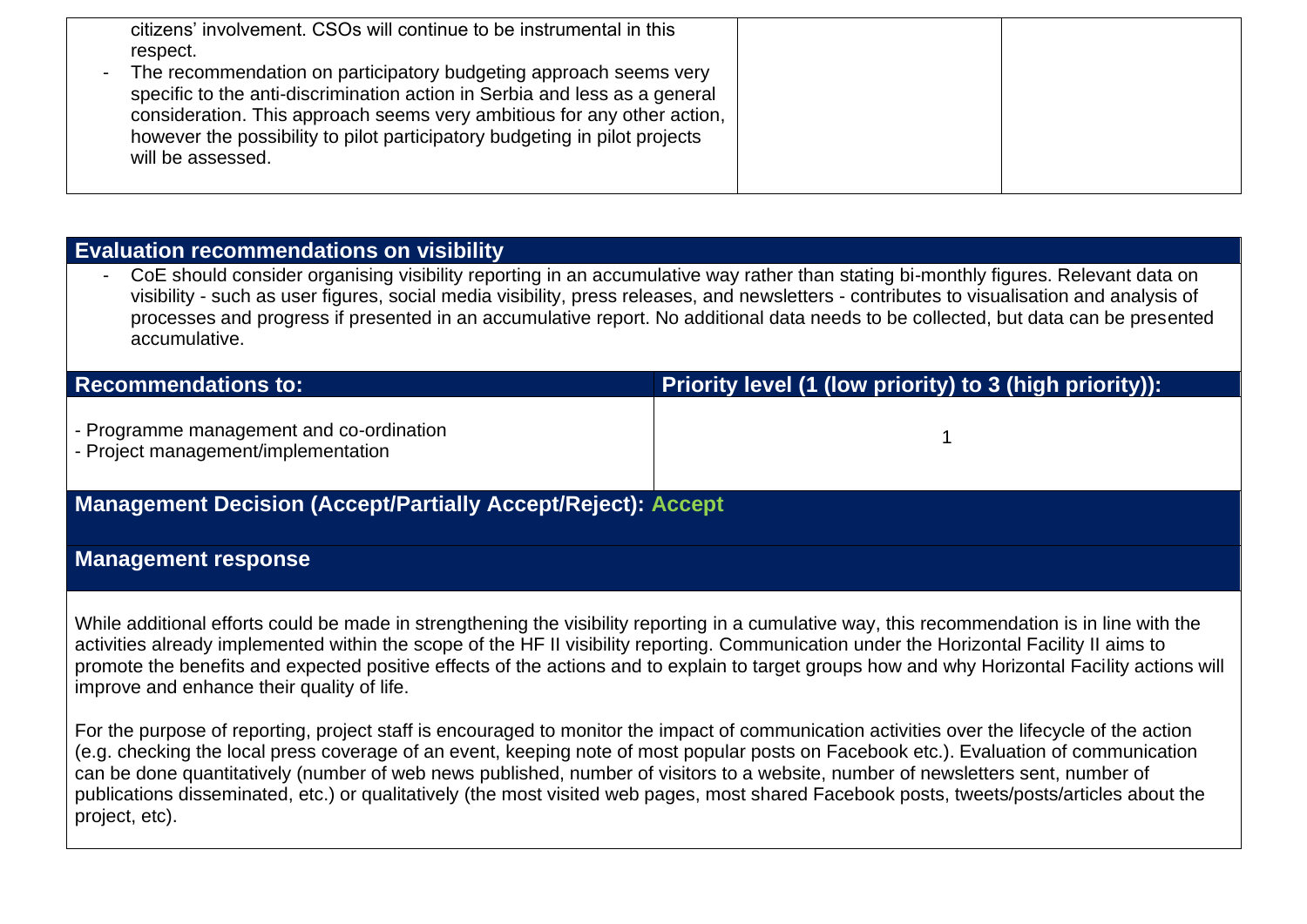Cumulative data is presented with each HFII annual (interim) report on different aspects of the communication efforts deployed, usually based on the bi-monthly figures already shared with the donor. This allows to show trends and provides room for analysis. Amongst the cumulative data provided within the HFII annual reports could be found the following information:

- Data on the HF website users: the HF website received 48,535 visitors, which is an increase of 63% in visitors compared to the first year of implementation (in the period May 2019-May 2020 the website received 29,717 visitors). In addition,
- Figures on the HF website news items: 473 web news items about activities were posted on the website, which is an increase of 64% compared to the first year of implementation (when 289 web news were posted).
- Data on the social media outreach: social media are regularly updated mostly in local languages, unless the posts are related to regional actions or general information. An increase in direct communication with the citizens on Facebook and Twitter was noticed in the second year of HFII implementation. Social media channels became the primary channel of communication during the COVID-19 pandemic, when more people were seeking information online. For instance, with the HF annual report information is provided on the number of likes and followers that the HF Facebook page achieved so far: 5,662 likes and about 5,921 followers. The post reach achieved during the second year of HF II implementation was in total 2,471,974 people, which represents an increase of 375% compared to the first year of implementation. On average, posts are reaching 64% women and 35% men. In addition, information on the HF Twitter account which continues to be an important channel of communication for different audiences in the region is also regularly updated. Posts on Twitter are published primarily in local languages to better reach local audiences in the Western Balkans and Turkey. The account has 1,065 followers. Between May 2020 and May 2021, Horizontal Facility posts reached 530,574 impressions, which represents an increase of 55% compared to the first year of implementation. It is noteworthy that the trend of increased activity on Twitter began with the COVID-19 pandemic and online presence on HFII Twitter account continued in the following months.
- Information about the newsletters released: the main aim of the quarterly HF newsletter is to highlight the most interesting and successful events and stories produced by the actions. In October 2020 the distribution tool changed, and the statistics therefore started being collected in a different and more detailed manner. Cumulative data on the number of distributed newsletters for each reporting period is also reported.

Furthermore, the HFII annual reports gather cumulative data on the different awareness-raising activities and campaigns launched by the actions.

| <b>Planned actions</b>                                                                                                                                                                                                                                                                       | <b>Target Date for Action</b>       | <b>Entity Responsible for Action</b>                              |
|----------------------------------------------------------------------------------------------------------------------------------------------------------------------------------------------------------------------------------------------------------------------------------------------|-------------------------------------|-------------------------------------------------------------------|
| Collecting cumulative data will<br>continue throughout the HFII phase and the<br>good practice will be reiterated in the next<br>phase of HF;<br>Efforts will be made to present more<br>cumulative data on the visibility with regards<br>to grantees' activities, given that a significant | Continuous action<br>$\blacksquare$ | <b>Council of Europe:</b><br>- ODGP HQ<br>- Project teams in MAEs |